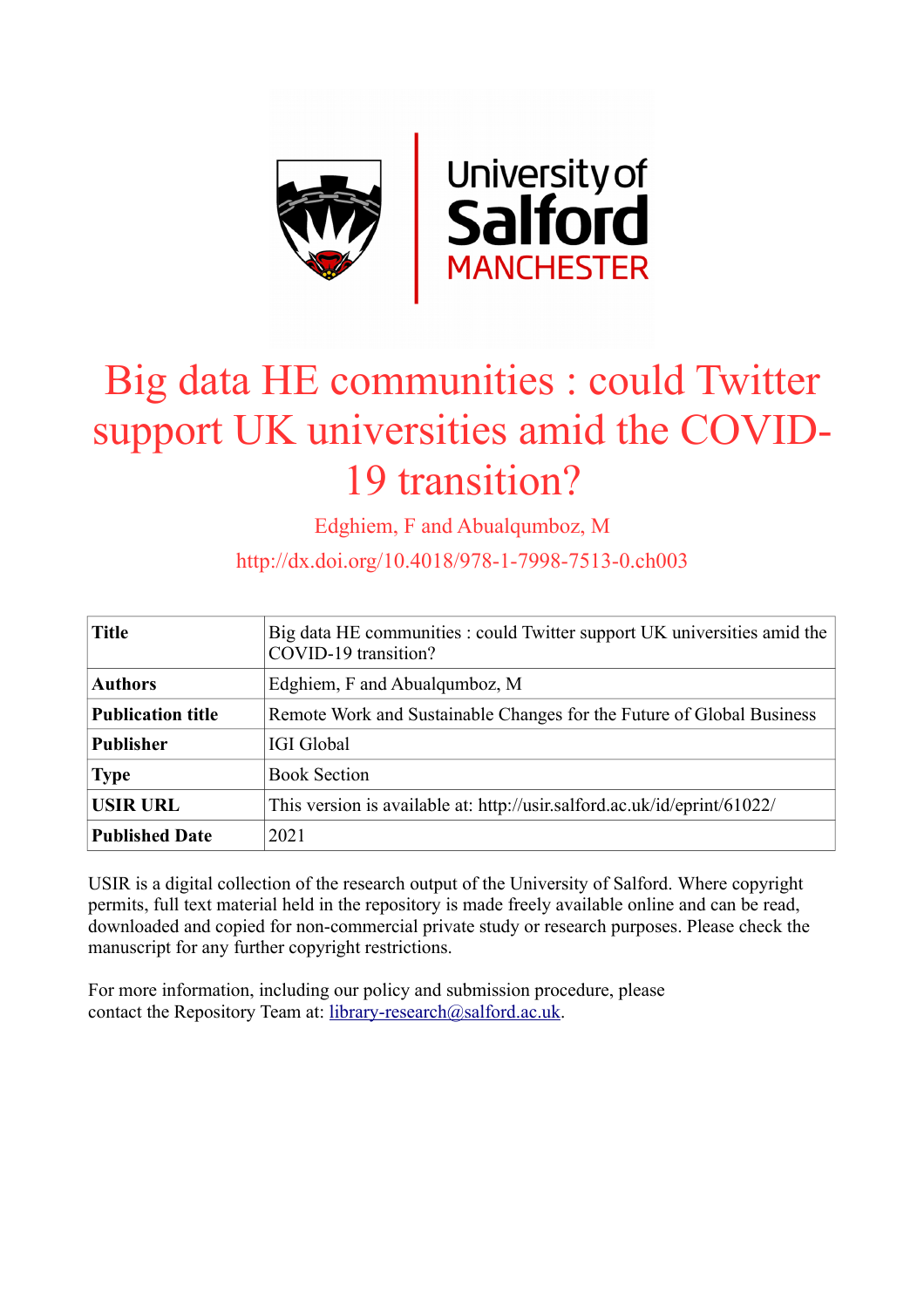# Remote Work and Sustainable Changes for the Future of Global Business

Mohammed Banu Ali Alliance Manchester Business School, The University of Manchester, UK



A volume in the Advances in Business Strategy and Competitive Advantage (ABSCA) Book Series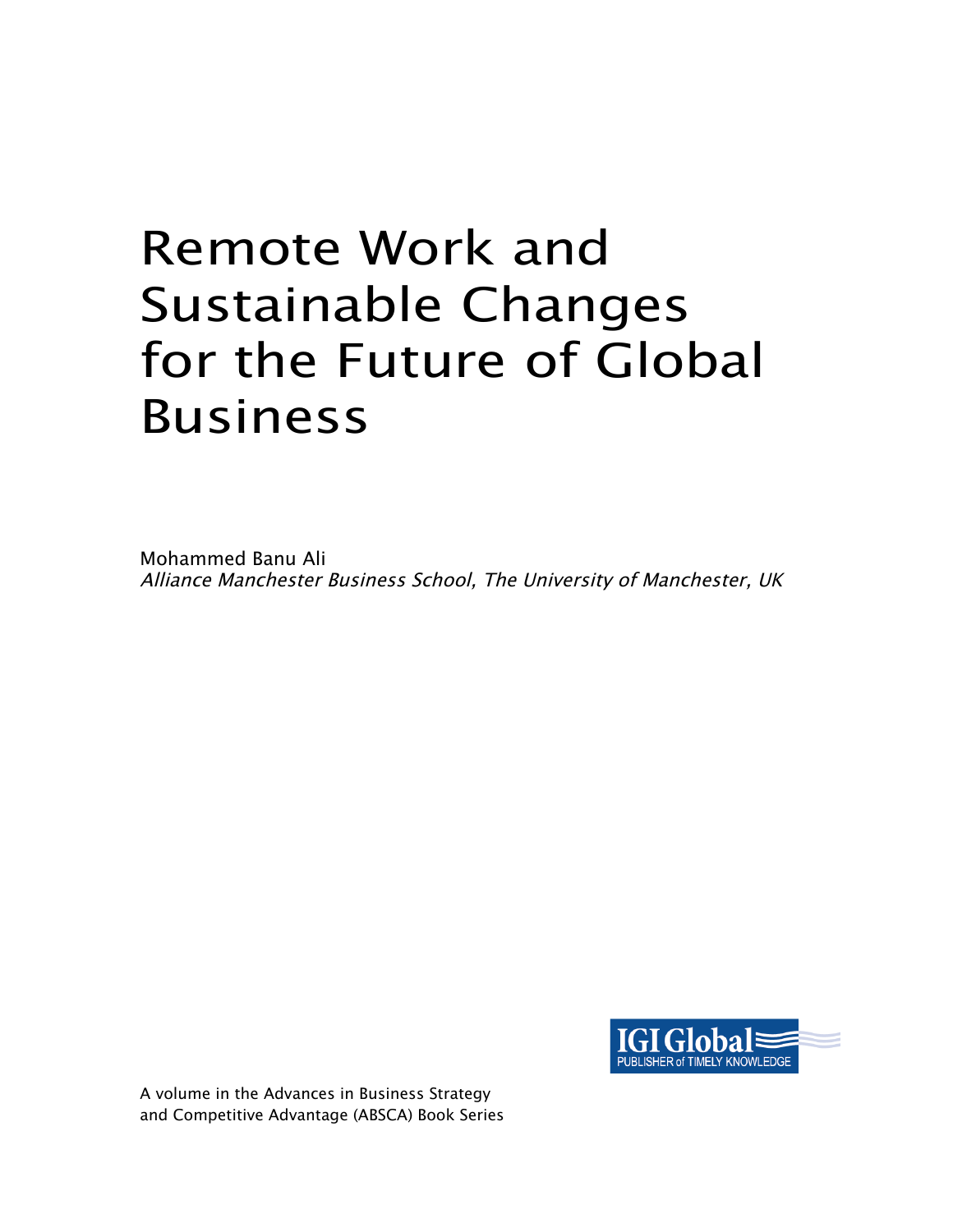Published in the United States of America by IGI Global Business Science Reference (an imprint of IGI Global) 701 E. Chocolate Avenue Hershey PA, USA 17033 Tel: 717-533-8845 Fax: 717-533-8661 E-mail: cust@igi-global.com Web site: http://www.igi-global.com

Copyright © 2021 by IGI Global. All rights reserved. No part of this publication may be reproduced, stored or distributed in any form or by any means, electronic or mechanical, including photocopying, without written permission from the publisher. Product or company names used in this set are for identification purposes only. Inclusion of the names of the products or companies does not indicate a claim of ownership by IGI Global of the trademark or registered trademark.

Library of Congress Cataloging-in-Publication Data

Names: Ali, Mohammed Banu, 1983- editor.

Title: Remote work and sustainable changes for the future of global

business / Mohammed Ali, editor.

Description: Hershey : Business Science Reference, 2021. | Includes bibliographical references and index. | Summary: "Because there is a void of academic materials to support stakeholders operating within industry and the service sector with respect to their perceptions and experiences of remote work, particularly in the context of global business, sustainability and change management, this book will address those issues"-- Provided by publisher.

Identifiers: LCCN 2021011813 (print) | LCCN 2021011814 (ebook) | ISBN 9781799875130 (hardcover) | ISBN 9781799875147 (paperback) | ISBN 9781799875154 (ebook)

Subjects: LCSH: Telecommuting. | Organizational change.

Classification: LCC HD2336.3 .R466 2021 (print) | LCC HD2336.3 (ebook) | DDC 331.25/68--dc23

LC record available at https://lccn.loc.gov/2021011813

LC ebook record available at https://lccn.loc.gov/2021011814

This book is published in the IGI Global book series Advances in Business Strategy and Competitive Advantage (ABSCA) (ISSN: 2327-3429; eISSN: 2327-3437)

British Cataloguing in Publication Data A Cataloguing in Publication record for this book is available from the British Library.

All work contributed to this book is new, previously-unpublished material. The views expressed in this book are those of the authors, but not necessarily of the publisher.

For electronic access to this publication, please contact: eresources@igi-global.com.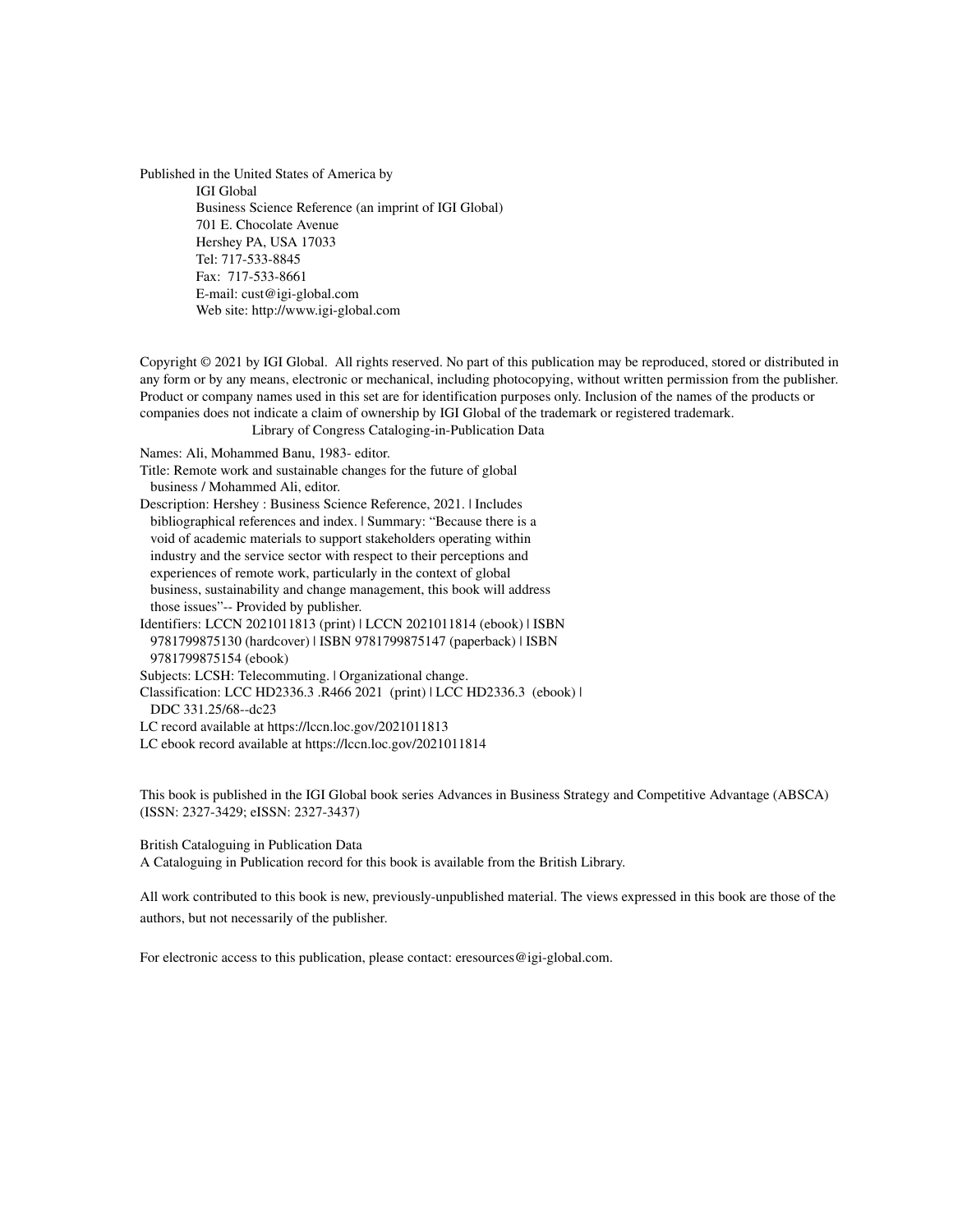### Chapter 3 Big Data HE Communities: Could Twitter Support UK Universities Amid the COVID-19 Transition?

**Farag Edghiem**

*Institute of Management Greater Manchester, University of Bolton, UK*

#### **Moheeb Abualqumboz**

*University of Salford, UK*

#### **ABSTRACT**

*This chapter intends to explore the use of the Twitter social media platform as a microblog to share COVID-19 prescribed knowledge through observing the Twitter accounts of the five most student-populated UK universities. The chapter provides valuable practical insight to UK universities practitioners, students, and concerned stakeholders on the use of Twitter microblogs to share or retrieve knowledge required to cope with the current COVID-19 transition. The chapter sheds light on the unique characteristics of knowledge shared by UK universities through Twitter in relation to the current COVID-19 pandemic. The chapter also highlights the unconventional use of Twitter by UK universities to share COVID-19 prescribed knowledge with their stakeholders.*

#### **1. INTRODUCTION**

The current Covid-19 pandemic has transformed many sectors in our society. Among the sectors that have been radically affected is the education sector (Devinney & Dowling, 2020). Universities were forced to move entirely from classroom education to virtual education. Although many Universities have resorted to virtual education, other Universities have not been at the same level able to face the crisis in terms of preparedness and facilitate the creation of new or amendments. It is known in crises that the key to success is not only to implement the right strategy, but rather to implement a quick strategy (Elsubbaugh *et al.,* 2004) that responds to the requirements of the seemingly dramatic transition, this necessitates looking up to knowledge resilience.

DOI: 10.4018/978-1-7998-7513-0.ch003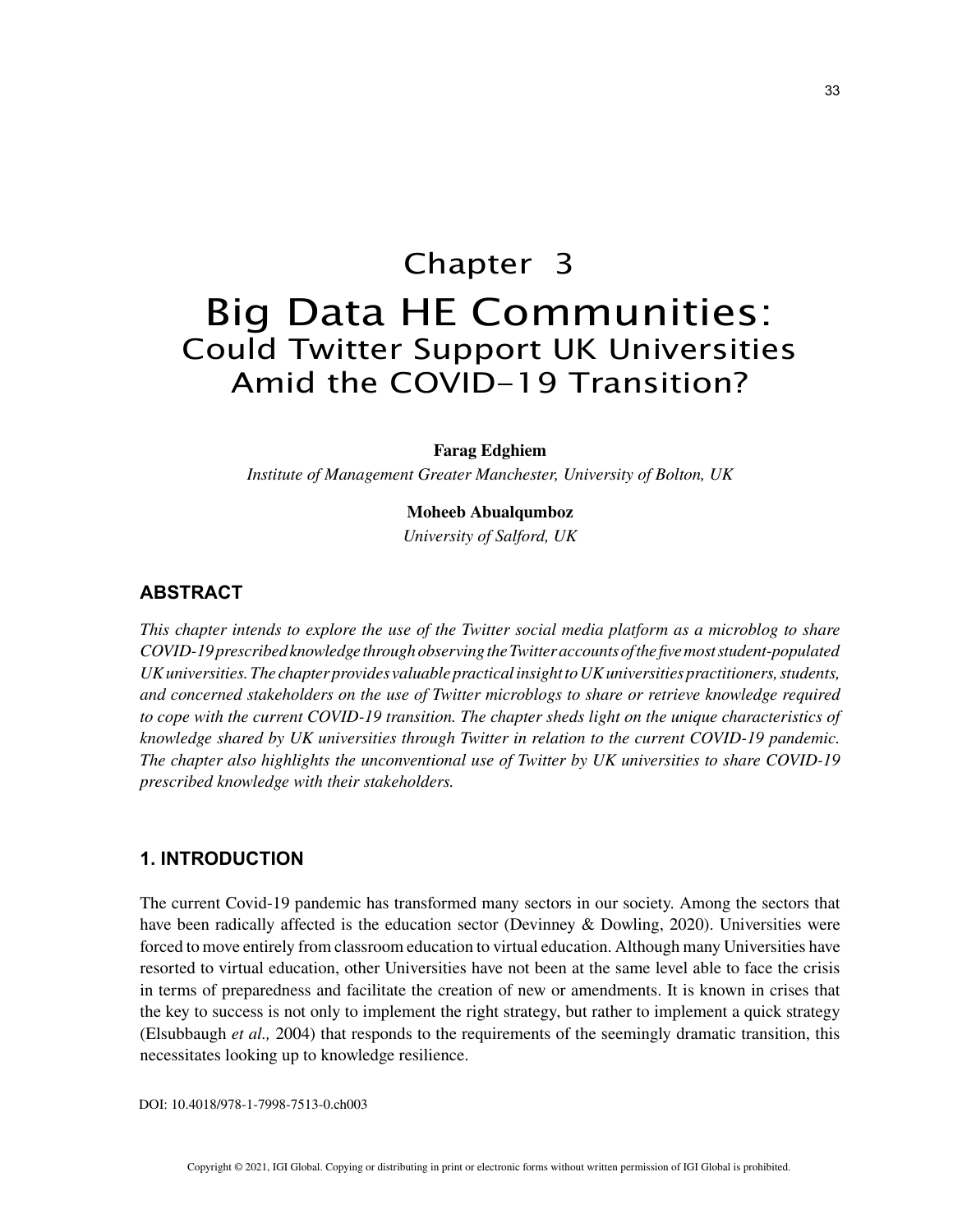Presently, academics work from their homes, presenting their lectures through different screens and different means of communication to large segments of students, carrying out their research, searching for funding opportunities for their research projects and marking students' assignments and submitting their reports. In addition to the mental burden, the emerging work environment raises questions such as how the relationship now between academics and their workplace looks like? How did academic discourse of knowledge regime changed? What is the future of knowledge infrastructures in universities in the next five years? As the Covid-19 pandemic highlights the stifling nature of our academic work, universities have been forced to reinterpret themselves, their priorities and knowledge infrastructures. Therefore, in our article, we shed light on the Use of Twitter by UK Universities to mark the new shape of knowledge regimes in academia implied by the Covid-19 pandemic.

#### **2. THEORETICAL BACKGROUND**

#### **2.1. Managing Knowledge During the Covid-19 Pandemic**

One of the prominent classifications of knowledge is the tacit-explicit (Becerra et al., 2008) where explicit knowledge is knowledge stored in physical storage such as books, computers, etc. and tacit knowledge is situational and stored in practices, routines, and feelings (Chuang et al., 2016). The rapid contemporary developments of technology allowed not only storing but communicating, interpreting and assimilating knowledge through *big data* analytics, virtual reality, augmented reality and robotics (Dragicevic et al., 2019). However, we still have to respond to ongoing calls for a better understanding of socio-materiality of knowledge in this digital medium. The conceptualisation of knowledge and technology may couple meaning and matter together (Nova & González, 2016; Orlikowski, 2007; Paananen, 2020). As during a pandemic, communication is critical for organisations to ensure people are reassured, informed, and engaged, communication can take different shapes and forms. In parallel, maintaining the knowledge continuity and restoring the knowledge accumulation would be essential (Shujahat et al., 2019) but failure factors may also hinder knowledge management initiatives (Larsson et al., 1998) as traditional bureaucratic barriers. Social media platforms may effectively help overcome these failure factors and enable communicating knowledge with subscribers to social media accounts where institutions tend to convey messages of various media and meaning to their stakeholder communities, and keep engaged with what the community thinks of and reacts to performance (Magnier-Watanabe et al., 2010).

The socio-materiality of communication is necessarily obvious in this current pandemic due to the radical shift of working patterns i.e. from workplace to home based (Ashcraft et al., 2009). Viewing knowledge as socio-material (Nova & González, 2016; Orlikowski, 2007; Paananen, 2020; Shotter, 2013) should therefore enable us to understand how Universities determine and enact knowledge artefacts to their stakeholders inside and outside of organisational boundaries. In view of the current Covid-19 pandemic developments, the prospective knowledge type that may be essential to Universities' stakeholders is likely to be featured as timely and rapidly dynamic, formalised and explicit as follows:

- Health and wellbeing knowledge in the form of Covid-19 preventative measures and equipment, mental health and personal wellbeing.
- Higher education teaching and assessment adapted processes such as virtual online teaching and assessment.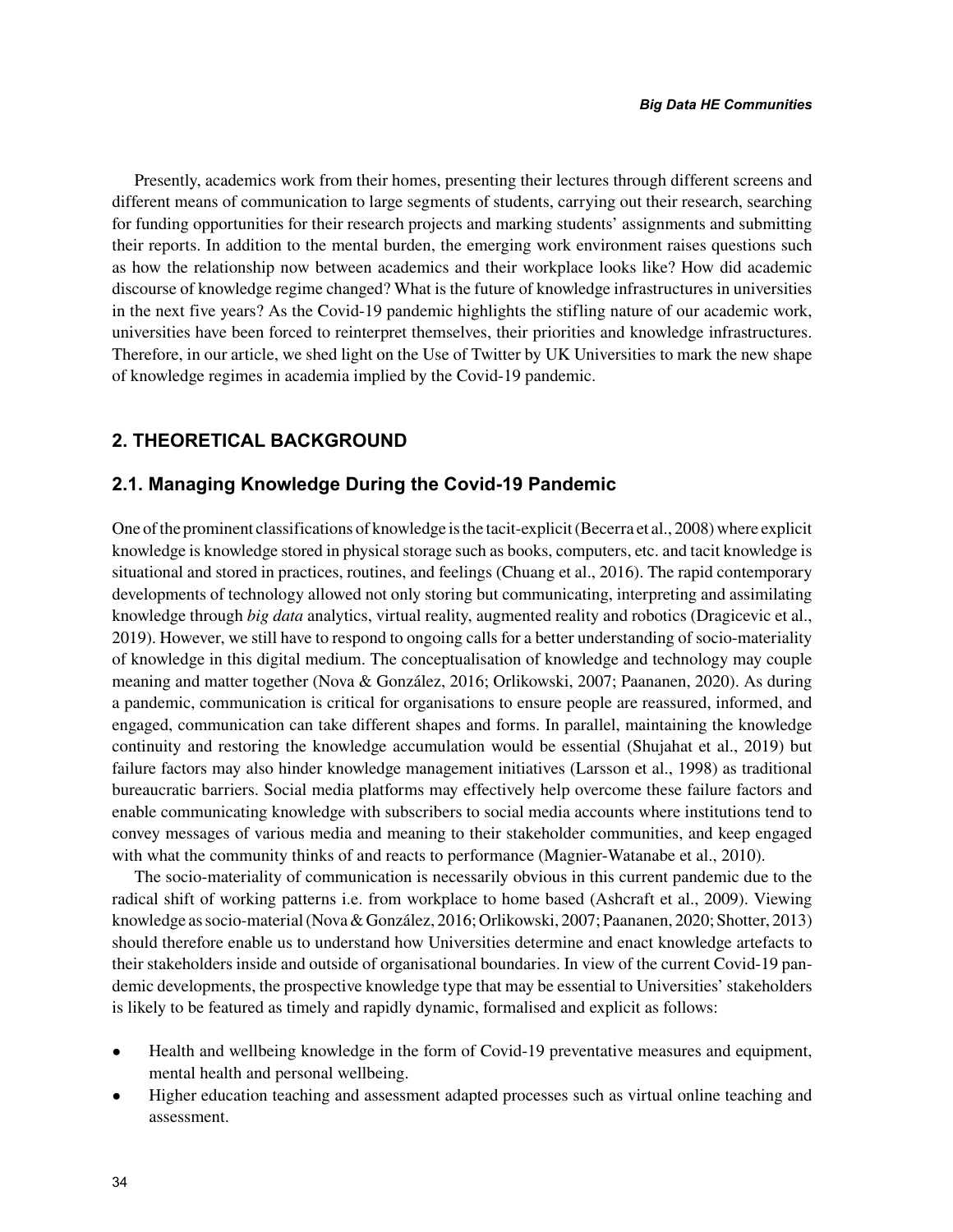#### *Big Data HE Communities*

• Transitional management process to maintain operations and overcome Covid-19 associated difficulties.

In flexible working mode where people can work from anywhere in most institutions, social media allow subscribers to share knowledge that is less formal than organisational channels which Ammirato et al. (2019) and Döring and Witt (2019) argue to provide a platform for collaboration and engagement. However, in a study on software developers' giant discussion forum Stack Overflow, Squire (2015) shed some concerns on how social media is transforming knowledge and information communication. Squire (2015) argued that while knowledge workers found Stack Overflow more efficient in terms of time and quality, some found it restrictive in some of the ways it accepted questions. On a different line of inquiry, Durst and Zieba (2019) summarised risks that face knowledge workers due to social media such as fake and distorted information, fake social media accounts used to troll people, and the distrust atmosphere.

#### **2.2. Knowledge Sharing in the Space of Social Media**

Cyber developments such as *Web 2.0* and associated *internet of things* IOT have not only changed the way of social interaction but also resulted in accumulating *big data* and *cloud computing* to connote unprecedented amounts of data (Ali, 2019a; 2018). In relevance to knowledge management, these cyber developments evidently evolved into creating social networking systems to facilitate knowledge exchange (Le et al., 2014). Conventionally, the concept of *social capital* (Nahapiet & Ghoshal, 1998) has been linked to knowledge management and proved to allow knowledge acquisition through social interaction (Inkpen & Tsang, 2005). In essence and in relevance to online social interaction, the two metaphors of *communities of practice* (Kimble & Li, 2010) and *social networks* (Marin & Wellman, 2011) have been extrapolated to online interaction to denote largely the phenomenon of knowledge dispersion through online social networks. Online *communities of practice* are defined as *virtual communities of practice* in which people with common interests, goals or practices interact to share information and knowledge and engage in social interactions (Chiu et al., 2006). In conjunction, the initial research on *social networks* as facilitated through online social media platforms has indicated an efficient use in sharing tacit and explicit organisational knowledge (Wasko & Faraj, 2005).

Fundamentally, there has been an exponential increase of research on social media and knowledge management. For instance, Sundaresan and Zhang (2020) suggested that organisational engagement with social media positively determined how organisations accumulate, manage and transfer knowledge. Heavey *et al.* (2020) also viewed knowledge management in social media context as a social organising of knowledge where people socially learn and engage with others. Previously, Grace (2009) viewed social media as complementary to knowledge management rather than a space where knowledge is managed and argued that its feasibility, ease of access, traceability, and rich content allows for organisations to reap these advantages in the running of efficient knowledge management systems. *Social networking* through online social media may be deemed to be non-mandatory, despite the currently heavy reliance of organisations on it to communicate with their communities (Ammirato *et al.,* 2019; Heavey *et al.,* 2020; Mäntymäki & Riemer, 2016; Sarka & Ipsen, 2017). As a result, two knowledge regimes may appear where one is top-down enforced by organisational policies, strategies and routines, while the other is bottom-up, voluntary and unstructured (Qi & Chau, 2018).

The usefulness of social media seems to encourage organisational leaders to commit to their knowledge dissemination strategies in a less formal environment and as a result reaping the benefit to disseminate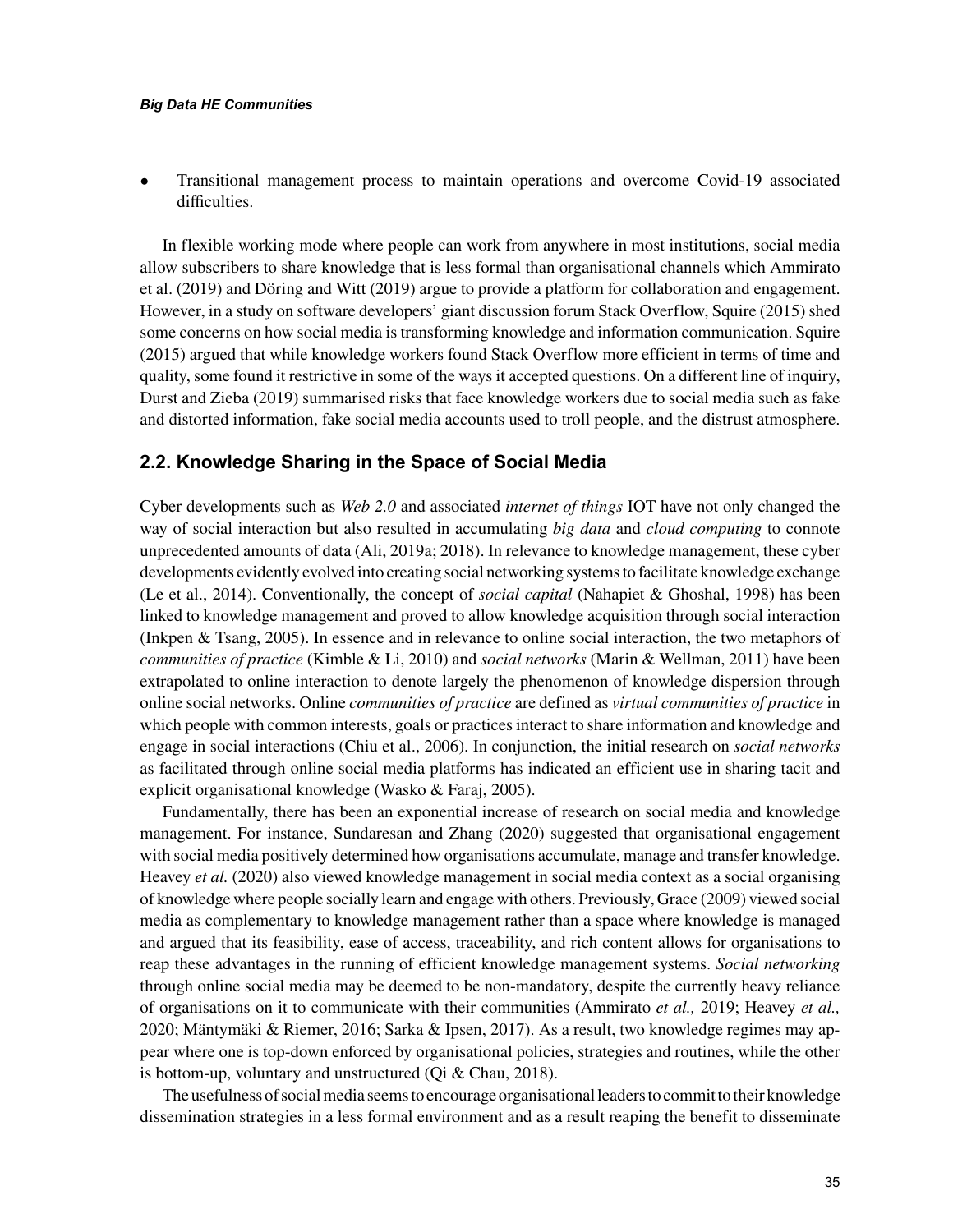real-time knowledge that does not afford formal channels to reach people (Qi & Chau, 2018; Sarka & Ipsen, 2017; Schlagwein & Hu, 2017). In a study of 20 organisations to examine how social media relates to organisational absorptive capacity, Schlagwein and Hu (2017) presented five different uses of social media that organisations resort to: (1) broadcast, (2) dialogue, (3) collaboration, (4) knowledge management and (5) sociability, however, they argued that some types such as dialogue support organisational absorptive capacity and positively improves performance while sociability does seem to have the same impact. In addition, the types of social media platforms varies considerably whereas the focus of this paper would be on Twitter as a microblog platform to share Covid-19 specific knowledge with UK universities' stakeholders. Microblogging platforms such as Twitter, allows institutions to bridge the space between their boundaries and online communities (Sarka & Ipsen, 2017) draws knowledge from subscribers on performance (Sigala, 2012).

#### **2.3. UK Universities' Observed Twitter Interaction**

The *netnographic* observation (Kozinets et al., 2014) of UK Universities' online platforms reveals unprecedented activities to disseminate knowledge focused around the current Covid-19 pandemic. The knowledge shared via UK Universities' websites or social media accounts is mainly formalised and explicit and range from Covid-19 research update, advice on health and wellbeing, adapted learning and assessment procedures to operational adaptive measures for staff. This stream of explicit knowledge seem to be directed ultimately towards all the Universities' stakeholders but more specifically staff and students.

UK Universities' Twitter accounts are also observed to undergo dynamic patterns of knowledge sharing in response to the Covid-19 developments of which drew our attention. In addition and as we aim to focus our *netnographic* concern on the Twitter platform, we justify this concern based on two justifications: firstly, social media platforms largely provide the opportunity to interact with the knowledge provider that otherwise not fundamentally available through conventional online mediums. *Secondly,* Twitter has been extensively used by academics and academic institutions to address students, employees and other concerned stakeholders and is observed to remain a useful method to share knowledge in relation to the current Covid-19 pandemic.

Our *netnographic* observation was focused on five UK Universities' Twitter accounts where the prime selection criterion was fundamentally based on the size of the University in terms of students' count. The justification of applying this criterion was determined by the conclusion that the large the students' count will implicate wider stakeholder base and more staff involved, an imminent need for a knowledge exchange, and more knowledge-based interaction with students and staff. In accordance, we have used the Tweetdeck application to observe the sampled Twitter accounts where these accounts consistently contained regular Tweets on Covid-19 related topics of which engaged followers (see Table 1). These curated Tweets mainly resembled formalised explicit knowledge on the Covid-19 pandemic ranging from updates on Covid-19 research to transitional Covid-19 educational and operational measures (see Appendix 1).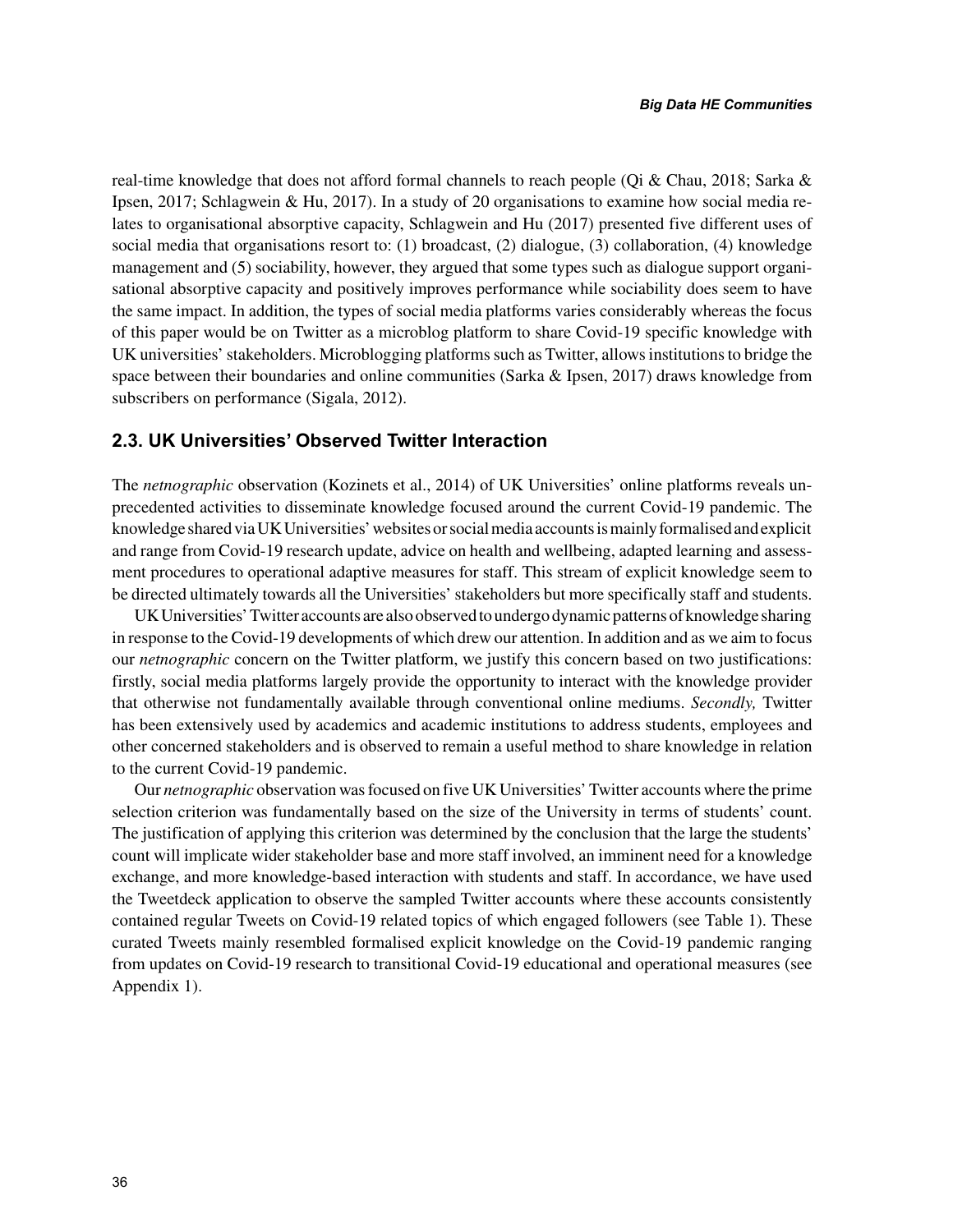#### *Big Data HE Communities*

| <b>University</b>                                             | <b>Student Numbers*</b> | <b>Account followers</b> | <b>Covid-19 Tweets' Content</b> |
|---------------------------------------------------------------|-------------------------|--------------------------|---------------------------------|
| University of London<br>(Including University College London) | 101,230<br>20,005       | 60.195<br>76.891         | Existent                        |
| Open University                                               | 113,045                 | 157,966                  | Existent                        |
| University of Manchester                                      | 26,855                  | 66.813                   | Existent                        |
| University of Leeds                                           | 26,255                  | 105.656                  | Existent                        |
| University of Birmingham                                      | 22,940                  | 119.695                  | Existent                        |

*Table 1. UK Universities student count and Twitter accounts followers \*Student numbers statistics compiled from Higher Education Statistics Agency*

(HESA, 2020)

#### **3. DISCUSSION**

The UK's higher education HE sector is experiencing a dramatic phase of transition implied by the Covid-19 pandemic. The HE landscape has encountered a powerful force for change which will introduce new traditions, some of which are yet to be established, tested, publicised and adopted across the sector. Until progress is made by UK Universities in finding out what works best to cope with the current Covid-19 transition, the creation and sharing of knowledge will remain highly dynamic and critically important to maintain Universities' operations and update its varied stakeholders. However, the nature of knowledge in consideration may be mainly formalised, explicit and prescribed to cope with impact of the Covid-19 pandemic. In congruence with the above discussion we make the *proposition* that Twitter as a microblogging social media platform will be utilised extensively by UK Universities to share knowledge amid the Covid-19 pandemic. Not only because Twitter is already used by academics, research communities and universities but also due to its dynamic and interactive characteristics. This proposition conforms with the view of (Sarka & Ipsen, 2017) that emphasises the usefulness of Twitter in allowing institutions to communicate effectively with their associated online communities.

From another perspective, it could be anticipated due to the likely prolonged Covid-19 lockdown limiting conventional professional interaction that *virtual communities of purpose* (Chiu et al., 2006) will be actively created to share knowledge in the form of adaptive measures and experiences of coping with the Covid-19 transition. In the context of UK Universities' Twitter microblogs the creation of *virtual communities of purpose* may be driven by: (1) the need for knowledge in the form of prescribed Covid-19 adaptive measures to guide UK universities' students, staff and other stakeholders during this phase of major transition. There is also a possibility that UK Universities will utilise the Twitter microblog for cross-university knowledge sharing. (2) *knowledge workers* (Squire, 2015) who actively seek and share knowledge; some *knowledge workers,* as academic researchers, may resort to creating and interacting within *virtual communities of purpose* to explore these communities and share knowledge with its subscribers. In line with the aforementioned, we make another *proposition* in agreement with (Chiu et al., 2006) that *virtual communities of purpose* will actively interact via UK universities' Twitter microblogs. In essence, we encourage future research to explore the *virtual communities of purpose* within UK Universities' Twitter microblogs through a *netnographic* research strategy (Kozinets et al., 2014)to enable in-depth investigation of these communities.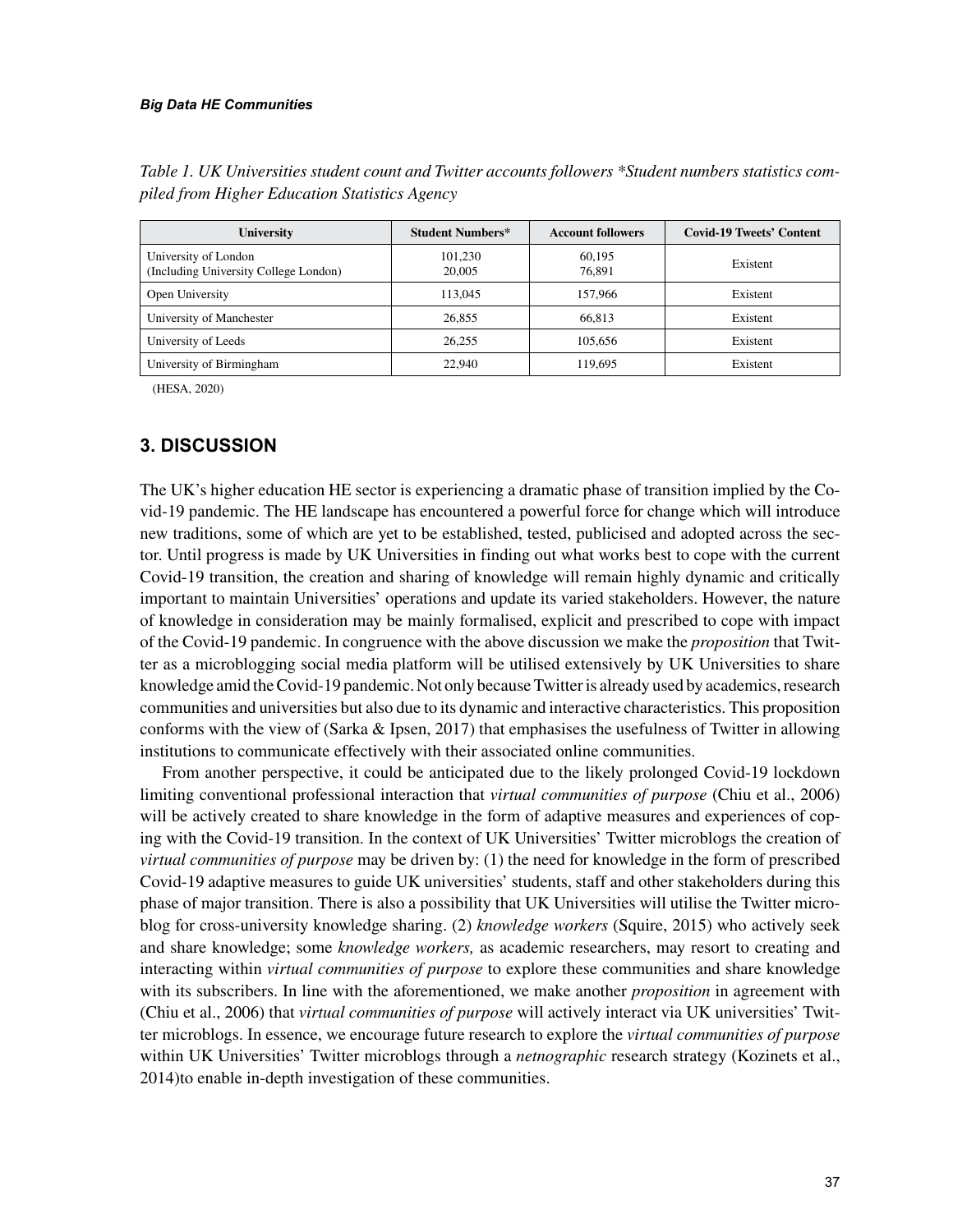#### **4. CONCLUSION**

In this paper, we sought to highlight the role that social media (e.g. Twitter) had played as a platform for real-time knowledge-sharing microblog for UK Universities in view of the current Covid-19 pandemic. From a wider perspective, we argue that our awareness of the importance of a University, not only as an educational platform, but also as a boundaryless knowledge ecosystem, stimulates us to think about how Twitter shapes and reshapes university discourse about student numbers and upcoming challenges in light of the current Covid-19 crisis. .

University leaders may foresee that the year 2020 marks a major transition in Universities operations and even real challenges for graduates who will find themselves searching for jobs in a new environment marked by the risk of collapse of many businesses. Twitter as a microblogging platform provides an opportunity in which Universities can share explicit knowledge to engage and inform students, staff and other stakeholders on Covid-19 transitional measures. In line with this argument and based on our observation of sampled UK Universities' twitter accounts, we make two propositions: (1) that Twitter as a microblogging social media platform will be utilised extensively by UK Universities to share knowledge amid the Covid-19 pandemic. (2) That *virtual communities of purpose* will actively interact via UK universities' Twitter microblogs in relevance to the Covid-19 transition.

Finally, this paper's contribution is twofold: *Frist,* as it is a conceptual paper, we hope to stimulate further empirical discussions to understand the changes that the UK HE has gone through during the current crisis. *Secondly,* Twitter as microblog provides an enormous knowledge platform, and for this we hope this paper will stimulate *netnographic* research to investigate in-depth the KS conduct within UK Universities' Twitter pages. For further reading regarding the application of big data systems, cloud systems and social platforms in higher education, refer to the work of industry 4.0 technologies such as IoT and Artificial Intelligence in higher education (Ali, 2021; Ali & Wood-Harper, 2020; Ali, 2019a; 2019b; Ali & Wood-Harper, 2018).

#### **REFERENCES**

Ali, M. (2018). The Barriers and Enablers of the Educational Cloud: A Doctoral Student Perspective. *Open Journal of Business and Management*, *7*(1), 1–24. doi:10.4236/ojbm.2019.71001

Ali, M. (2019). Cloud Computing at a Cross Road: Quality and Risks in Higher Education. *Advances in Internet of Things*, *9*(3), 33–49. doi:10.4236/ait.2019.93003

Ali, M. (2019). Cloud Computing at a Cross Road: Quality and Risks in Higher Education. *Advances in Internet of Things*, *9*(3), 33–49. doi:10.4236/ait.2019.93003

Ali, M. B. (2019). Multiple Perspective of Cloud Computing Adoption Determinants in Higher Education a Systematic Review. *International Journal of Cloud Applications and Computing*, *9*(3), 89–109. doi:10.4018/IJCAC.2019070106

Ali, M. B. (2021). Internet of Things (IoT) to Foster Communication and Information Sharing: A Case of UK Higher Education. In M. B. Ali & T. Wood-Harper (Eds.), *Fostering Communication and Learning With Underutilized Technologies in Higher Education* (pp. 1–20). IGI Global. doi:10.4018/978-1- 7998-4846-2.ch001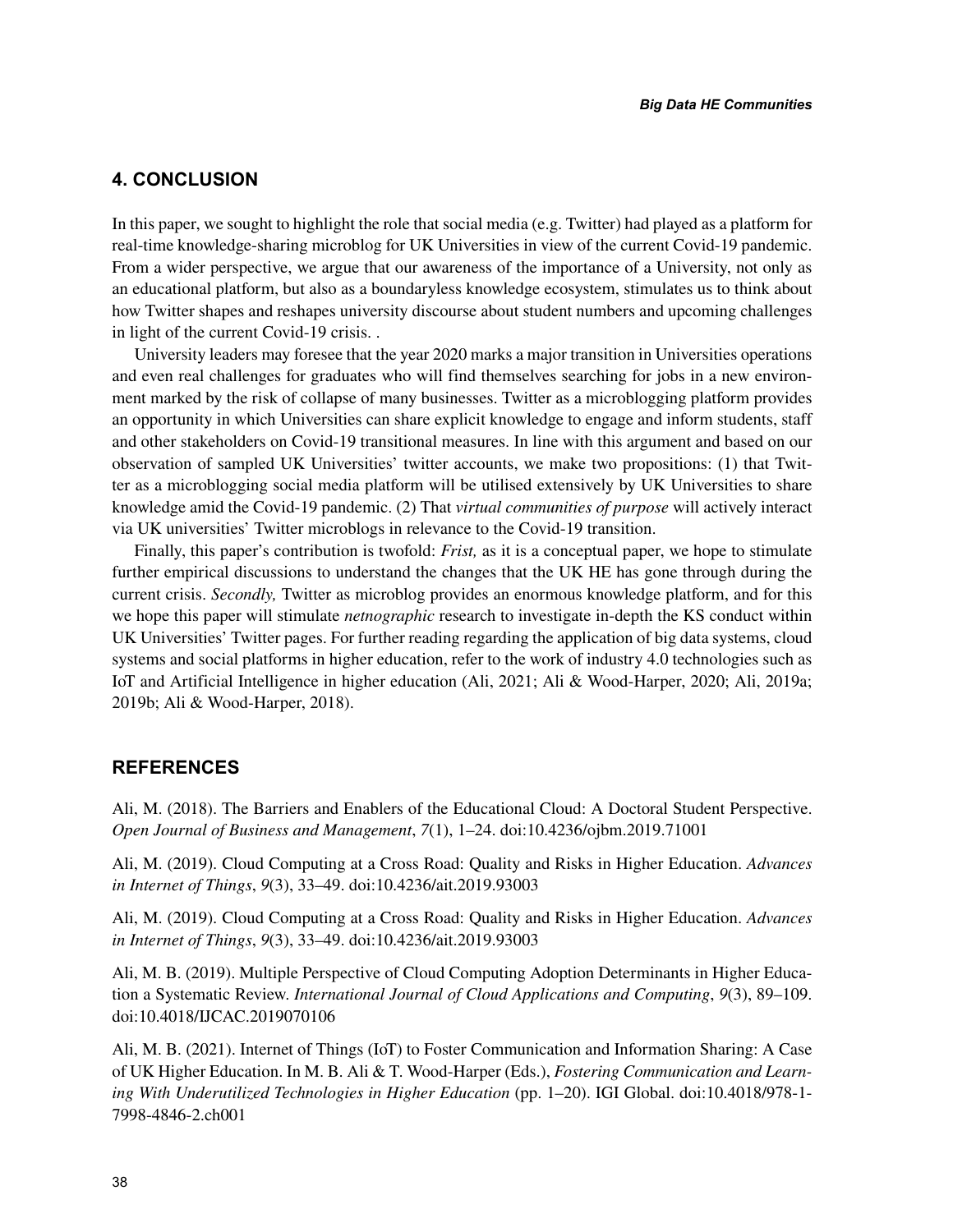Ali, M. B., & Wood-Harper, T. (2020). *The Role of SaaS Applications in Business IT Alignment: A Closer Look at Value Creation in Service Industry*. UKAIS.

Ali, M. B., Wood-Harper, T., & Mohamad, M. (2018). Benefits and challenges of cloud computing adoption and usage in higher education: A systematic literature review. *International Journal of Enterprise Information Systems*, *14*(4), 64–77. doi:10.4018/IJEIS.2018100105

Ammirato, S., Felicetti, A. M., Della Gala, M., Aramo-Immonen, H., Jussila, J. J., & Kärkkäinen, H. (2019). The use of social media for knowledge acquisition and dissemination in B2B companies: An empirical study of Finnish technology industries. *Knowledge Management Research and Practice*, *17*(1), 52–69. doi:10.1080/14778238.2018.1541779

Ashcraft, K. L., Kuhn, T. R., & Cooren, F. (2009). 1 Constitutional Amendments:" Materializing" Organizational Communication. *The Academy of Management Annals*, *3*(1), 1–64. doi:10.5465/19416520903047186

Becerra, M., Lunnan, R., & Huemer, L. (2008). Trustworthiness, risk, and the transfer of tacit and explicit knowledge between alliance partners. *Journal of Management Studies*, *45*(4), 691–713. doi:10.1111/ j.1467-6486.2008.00766.x

Chiu, C.-M., Hsu, M.-H., & Wang, E. T. (2006). Understanding knowledge sharing in virtual communities: An integration of social capital and social cognitive theories. *Decision Support Systems*, *42*(3), 1872–1888. doi:10.1016/j.dss.2006.04.001

Chuang, C.-H., Jackson, S. E., & Jiang, Y. (2016). Can knowledge-intensive teamwork be managed? Examining the roles of HRM systems, leadership, and tacit knowledge. *Journal of Management*, *42*(2), 524–554. doi:10.1177/0149206313478189

Devinney, T., & Dowling, G. (2020). Is this the crisis higher education needs to have? *Times Higher Education*. Retrieved 30/5 from https://www.timeshighereducation.com/features/crisis-higher-educationneeds-have

Döring, H., & Witt, P. (2019). Knowledge management in family businesses-Empirical evidence from Germany. *Knowledge Management Research and Practice*, 1–13. doi:10.1080/14778238.2019.1621224

Dragicevic, N., Ullrich, A., Tsui, E., & Gronau, N. (2019). A conceptual model of knowledge dynamics in the industry 4.0 smart grid scenario. *Knowledge Management Research and Practice*, 1–15. doi:10. 1080/14778238.2019.1633893

Durst, S., & Zieba, M. (2019). Mapping knowledge risks: Towards a better understanding of knowledge management. *Knowledge Management Research and Practice*, *17*(1), 1–13. doi:10.1080/14778238.20 18.1538603

Elsubbaugh, S., Fildes, R., & Rose, M. B. (2004). Preparation for crisis management: A proposed model and empirical evidence. *Journal of Contingencies and Crisis Management*, *12*(3), 112–127. doi:10.1111/j.0966-0879.2004.00441.x

Grace, T. P. L. (2009). Wikis as a knowledge management tool. *Journal of Knowledge Management*.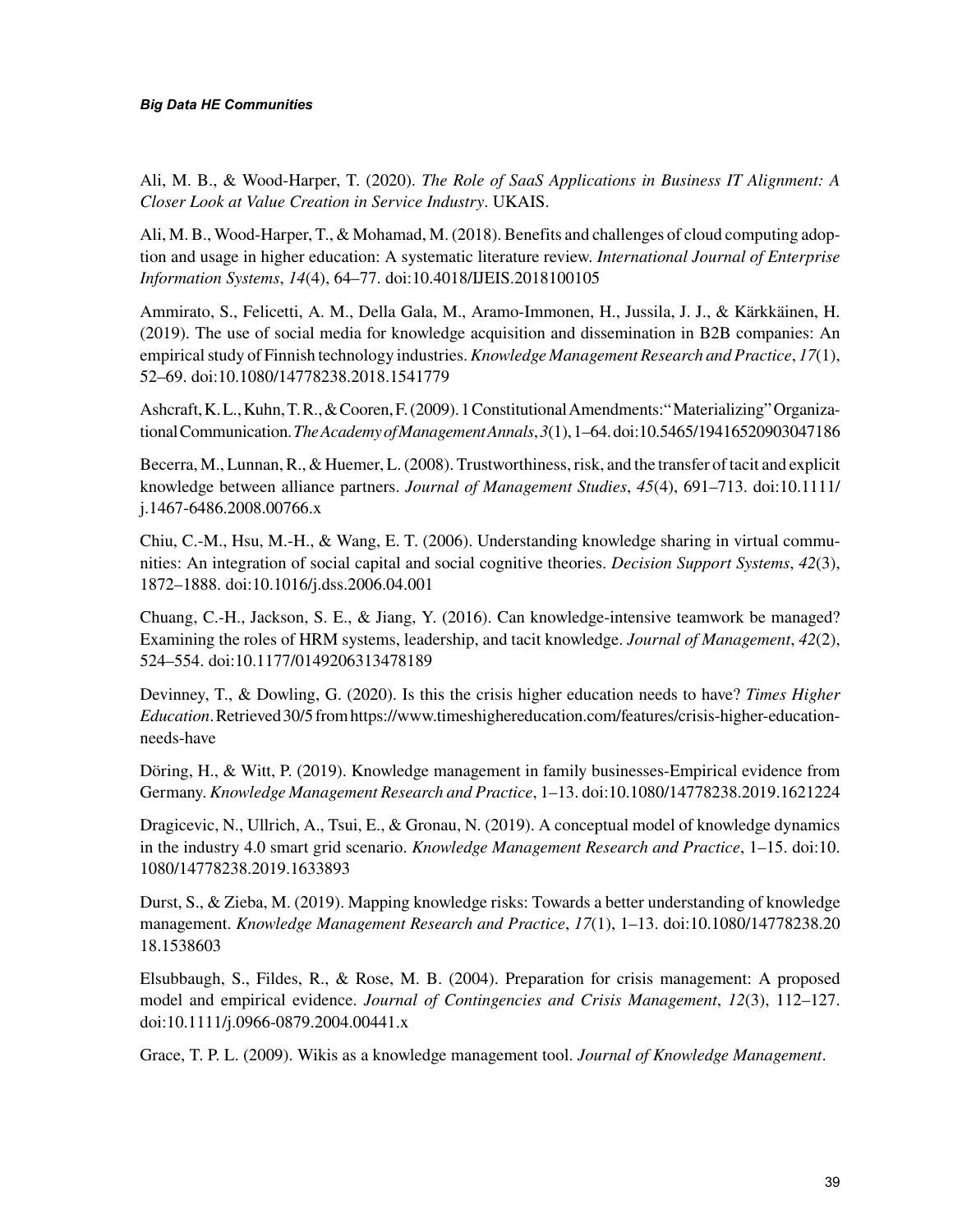Heavey, C., Simsek, Z., Kyprianou, C., & Risius, M. (2020). How do strategic leaders engage with social media? A theoretical framework for research and practice. *Strategic Management Journal*, *41*(8), 1490–1527. doi:10.1002mj.3156

HESA. (2020). *Where do HE students study?* Higher Education Statistics Agency. Retrieved 27/5 from https://www.hesa.ac.uk/data-and-analysis/students/where-study

Inkpen, A. C., & Tsang, E. W. K. (2005). Social capital, networks, and knowledge transfer. *Academy of Management Review*, *30*(1), 146–165. doi:10.5465/amr.2005.15281445

Kimble, C., & Li, F. (2010). Effective virtual working through communities of practice. In IT Outsourcing: Concepts, Methodologies, Tools, and Applications (pp. 1966-1973). IGI Global.

Kozinets, R. V., Dolbec, P.-Y., & Earley, A. (2014). Netnographic analysis: Understanding culture through social media data. The SAGE handbook of qualitative data analysis, 262-276.

Larsson, R., Bengtsson, L., Henriksson, K., & Sparks, J. (1998). The Interorganizational Learning Dilemma: Collective Knowledge Development in Strategic Alliances. *Organization Science*, *9*(3), 285–305. doi:10.1287/orsc.9.3.285

Le, Q. T., Lee, D. Y., & Park, C. S. (2014). A social network system for sharing construction safety and health knowledge. *Automation in Construction*, *46*, 30–37. doi:10.1016/j.autcon.2014.01.001

Magnier-Watanabe, R., Yoshida, M., & Watanabe, T. (2010). Social network productivity in the use of SNS. *Journal of Knowledge Management*, *14*(6), 910–927. doi:10.1108/13673271011084934

Mäntymäki, M., & Riemer, K. (2016). Enterprise social networking: A knowledge management perspective. *International Journal of Information Management*, *36*(6), 1042–1052. doi:10.1016/j.ijinfomgt.2016.06.009

Marin, A., & Wellman, B. (2011). *Social network analysis: An introduction. In The Sage Handbook of Social Network Analysis*. Sage.

Nahapiet, J., & Ghoshal, S. (1998). Social capital, intellectual capital, and the organizational advantage. *Academy of Management Review*, *23*(2), 242–266. doi:10.5465/amr.1998.533225

Nova, N. A., & González, R. A. (2016). Reframing Coordination in Knowledge Transfer: A Sociomaterial Perspective. *International Joint Conference on Knowledge Discovery, Knowledge Engineering, and Knowledge Management*.

Orlikowski, W. J. (2007). Sociomaterial practices: Exploring technology at work. *Organization Studies*, *28*(9), 1435–1448. doi:10.1177/0170840607081138

Paananen, S. (2020). Sociomaterial relations and adaptive space in routine performance. *Management Learning*, *51*(3), 1350507619896079. doi:10.1177/1350507619896079

Qi, C., & Chau, P. Y. K. (2018). Will enterprise social networking systems promote knowledge management and organizational learning? An empirical study. *Journal of Organizational Computing and Electronic Commerce*, *28*(1), 31–57. doi:10.1080/10919392.2018.1407081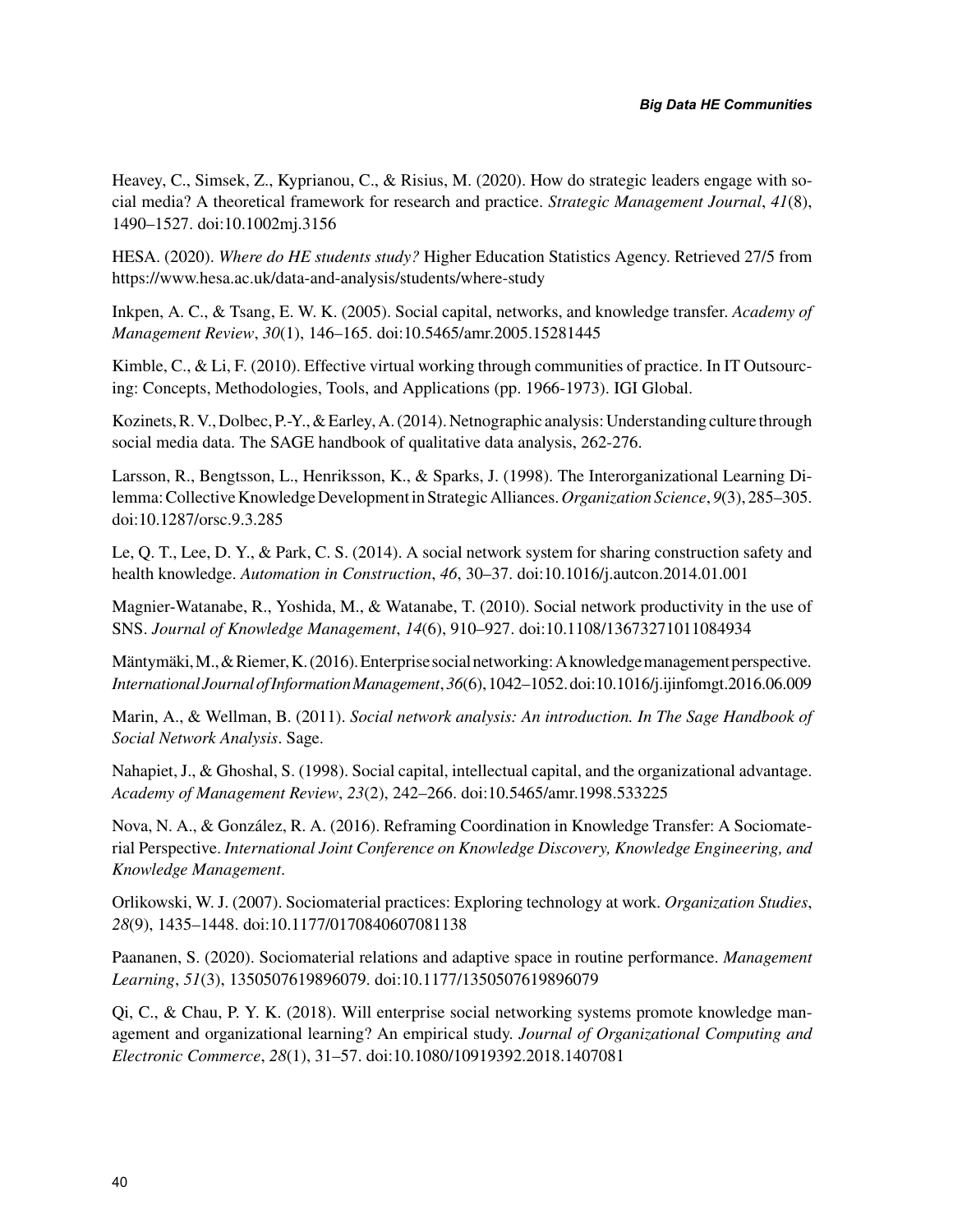#### *Big Data HE Communities*

Sarka, P., & Ipsen, C. (2017). Knowledge sharing via social media in software development: A systematic literature review. *Knowledge Management Research and Practice*, *15*(4), 594–609. doi:10.105741275- 017-0075-5

Schlagwein, D., & Hu, M. (2017). How and why organisations use social media: Five use types and their relation to absorptive capacity. *Journal of Information Technology*, *32*(2), 194–209. doi:10.1057/jit.2016.7

Shotter, J. (2013). Reflections on sociomateriality and dialogicality in organization studies: From "inter-" to "intra-thinking"… in performing practices. *How matter matters*, 32-57.

Shujahat, M., Sousa, M. J., Hussain, S., Nawaz, F., Wang, M., & Umer, M. (2019). Translating the impact of knowledge management processes into knowledge-based innovation: The neglected and mediating role of knowledge-worker productivity. *Journal of Business Research*, *94*, 442–450. doi:10.1016/j. jbusres.2017.11.001

Sigala, M. (2012). Social networks and customer involvement in new service development (NSD). *International Journal of Contemporary Hospitality Management*, *24*(7), 966–990. doi:10.1108/09596111211258874

Squire, M. (2015). "Should We Move to Stack Overflow?" Measuring the Utility of Social Media for Developer Support. *2015 IEEE/ACM 37th IEEE International Conference on Software Engineering*.

Sundaresan, S., & Zhang, Z. (2020). Knowledge-sharing rewards in enterprise social networks: Effects of learner types and impact of digitisation. *Enterprise Information Systems*, *14*(5), 1–19. doi:10.1080/ 17517575.2020.1737884

Wasko, M. M., & Faraj, S. (2005). Why should I share? Examining social capital and knowledge contribution in electronic networks of practice. *Management Information Systems Quarterly*, *29*(1), 35–57. doi:10.2307/25148667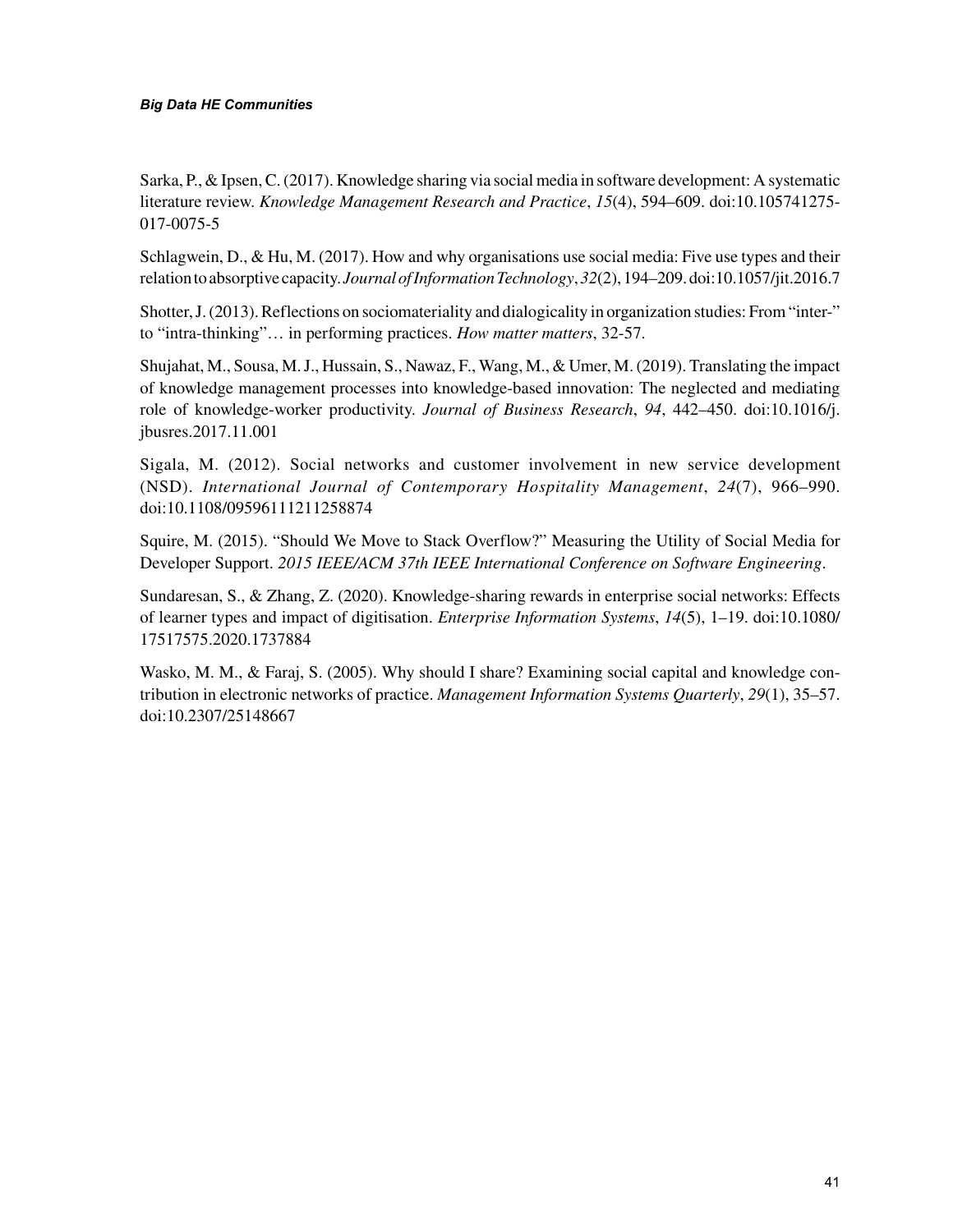#### **APPENDIX**

#### **UK Universities' Curated Tweets**

#### *Figure 1. Curated Tweets Image 1*

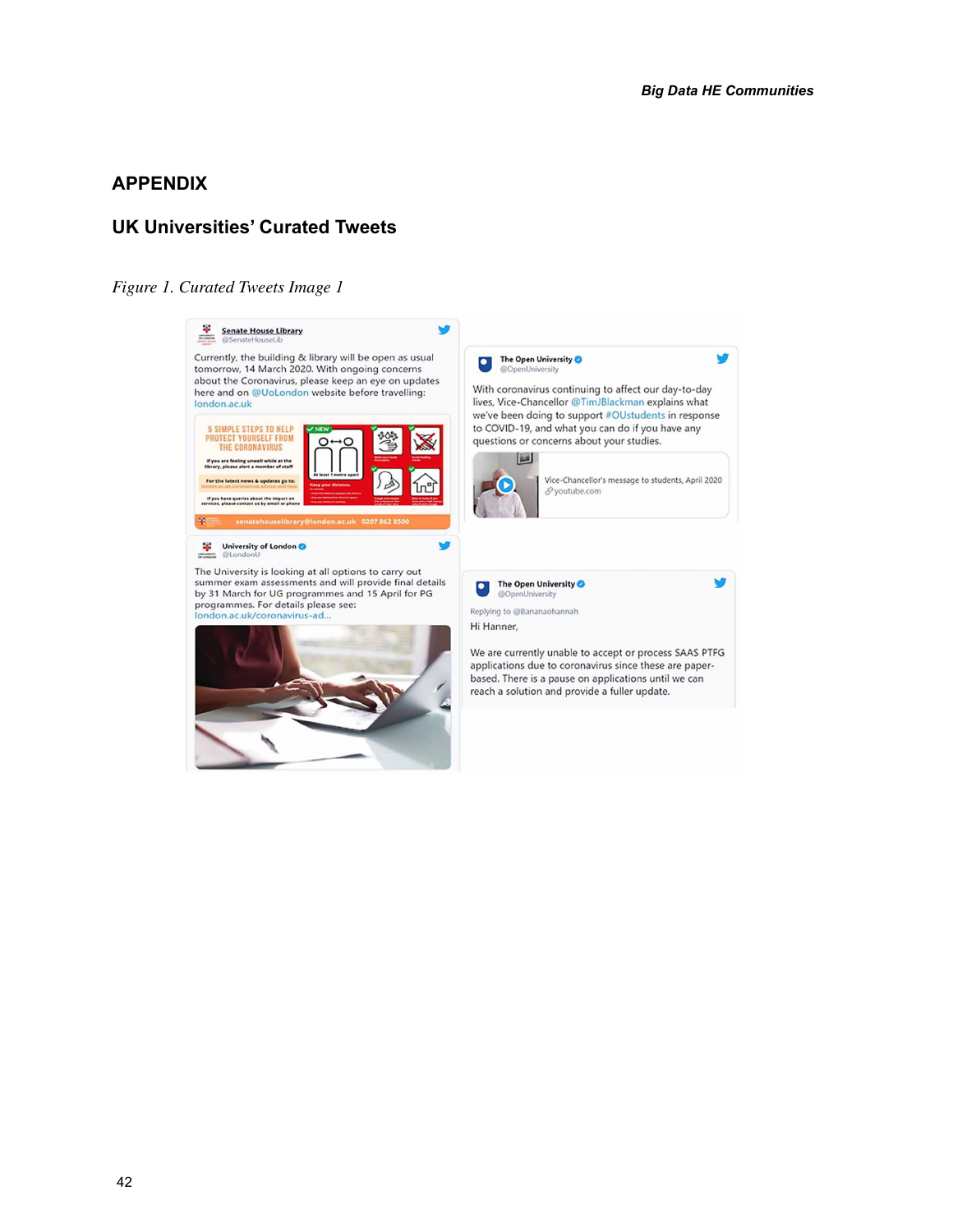*Figure 2. Curated Tweets Image 2*